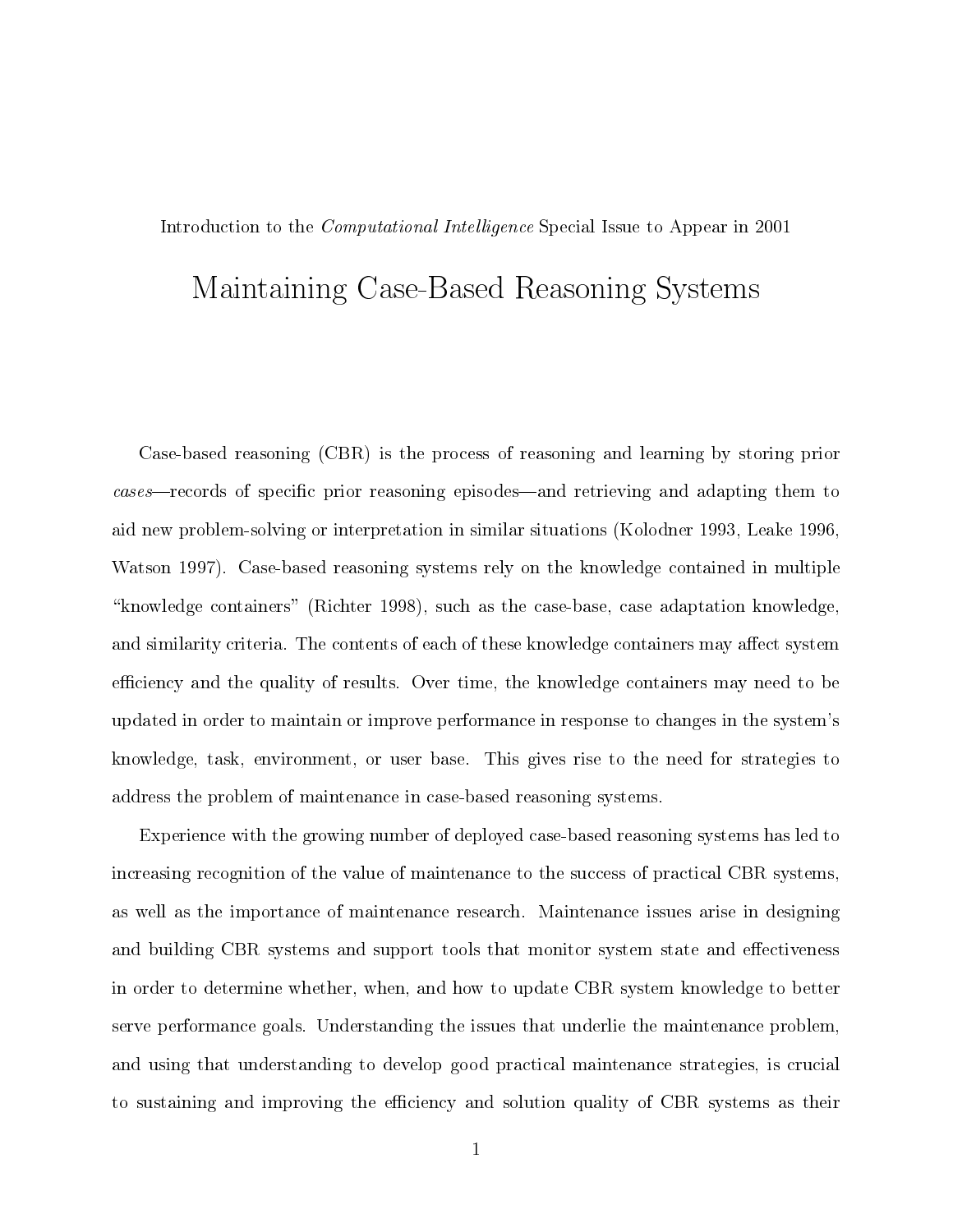case-bases grow and as their tasks or environments change over long-term use.

Maintaining CBR systems is an active research area that has been well represented at recent conferences. This special issue brings together mature work, focusing on maintaining the essential underlying knowledge of case-based reasoning systems. It provides a snapshot of the state of the art, presenting twelve articles examining core issues, methods, and lessons learned from research and applications. Topics include the foundations of CBR system maintenance—the components of the maintenance process and maintenance goals—as well as proposals for specic maintenance strategies, theoretical and empirical analyses of their performance, and lessons on maintenance arising from practical experience.

In order to understand the issues involved in developing maintenance strategies, as well as to understand maintenance practice and identify opportunities for new research, it is useful to understand the nature of the maintenance process and its relationship to the overall CBR process. The first paper in this issue, Wilson and Leake's "Maintaining Case-Based Reasoners: Dimensions and Directions," provides a characterization of what maintenance is, the components of maintenance policies, and the dimensions along which alternative maintenance policies may differ. It then uses that characterization to examine the state of the art and identify opportunities for future research. Of course, the success of maintenance depends not only on the maintenance policies themselves, but also on how maintenance is integrated with the overall case-based reasoning process. Reinartz, Iglezakis, and Roth-Berghofer's article "On Quality Measures For Case-Base Maintenance" describes an extended, 6-step, CBR cycle that incorporates two explicit maintenance steps into the traditional CBR cycle. The first step, Review, makes use of general measures of the quality of a case-base in order to determine whether maintenance is necessary. The second step, Restore, makes use of general operators that can be combined to address problems detected in the review phase. The potential of this approach is shown as it is applied to standard and industrial data sets.

A key concern for case-base maintenance is assessing the quality of the case-base, in order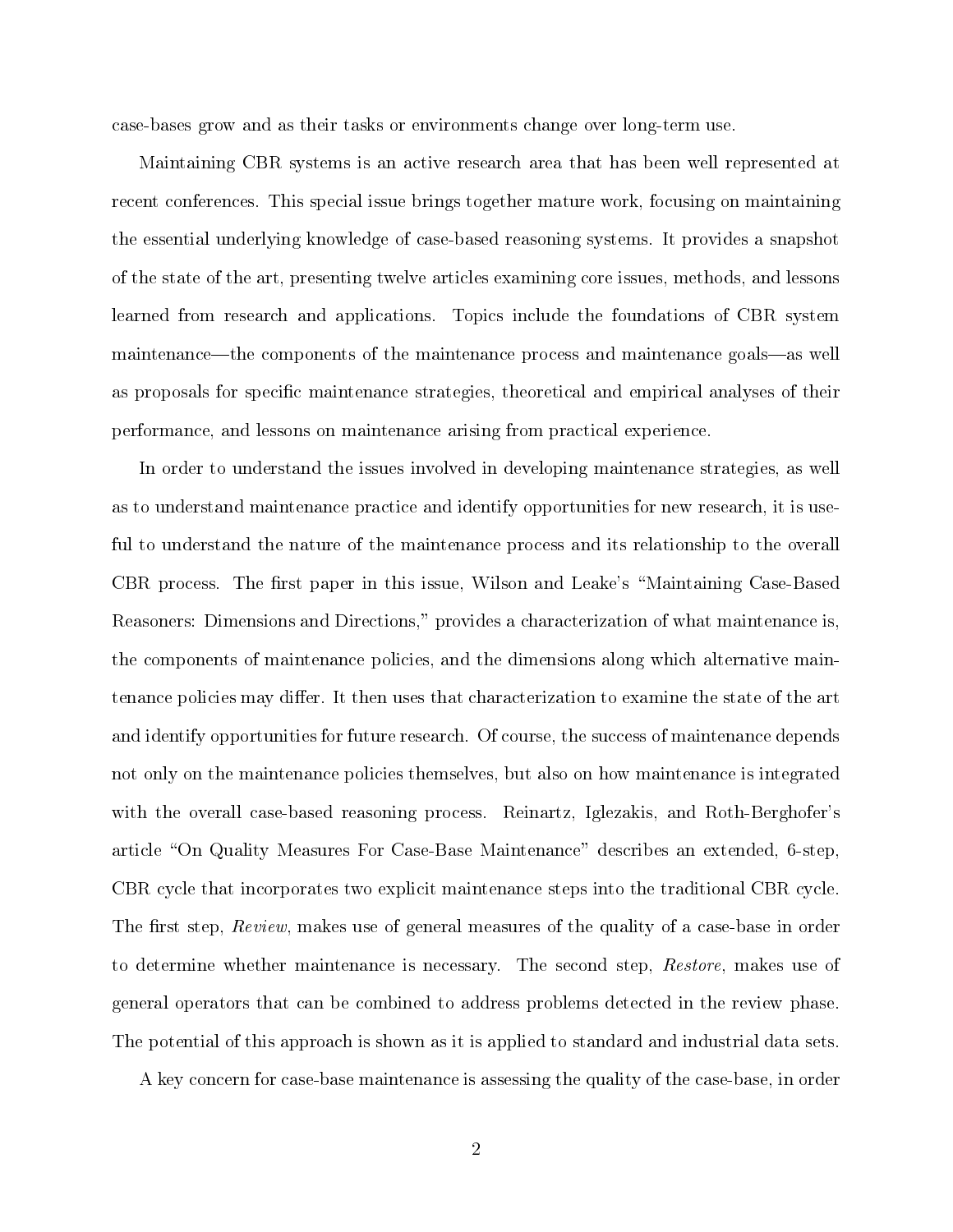to use that assessment to guide refinement of case-base contents. Competence models, which characterize how well a system's case-base covers the set of potential problems, play a vital role in this task. Smyth and McKenna's article, "Competence Models and the Maintenance Problem," provides a survey of their recent research focusing on the role of competence models as a guide to a variety of case-base maintenance strategies. They describe their particular approach to competence modeling and go on to explain and evaluate how this model has driven the development of a range of competence-guided maintenance solutions to problems such as case-base editing, case retrieval, and case-base visualization.

Because the performance of case-based reasoning systems may be adversely affected by the utility problem as the size of the case-base grows, strategies for controlling the size of the case-base are a major focus of current research. Yang and Zhu's paper "A Case-Addition" Policy for Case-base Maintenance" presents an algorithm for adding cases incrementally to a case-base. They substantiate their algorithm with a theoretical analysis showing that it provides a well-defined lower-bound on coverage and that it dramatically increases the competence of a case-base when new cases are added, proving properties of case addition that have previously been studied empirically. Portinale and Torasso's "Case-base Maintenance in a Multi-Modal Reasoning System" proposes two policies for maintaining case-base knowledge. One is competence-based, focusing on compacting the case-base when a new case can replace a set of prior cases while retaining roughly comparable coverage. The second is a deletion process guided by tracking the usefulness of stored cases during system problem-solving, which is especially relevant to CBR systems combined with first-principles reasoners that can re-generate deleted cases. The benefits of both approaches are demonstrated empirically.

Other papers in this issue examine the benefits of applying maintenance to additional types of knowledge. Muñoz-Avila's "Case-Base Maintenance by Integrating Case Index Revision and Case Retention Policies in a Derivational Replay Framework" examines two maintenance policies for derivational replay planners. One guides case retention based on the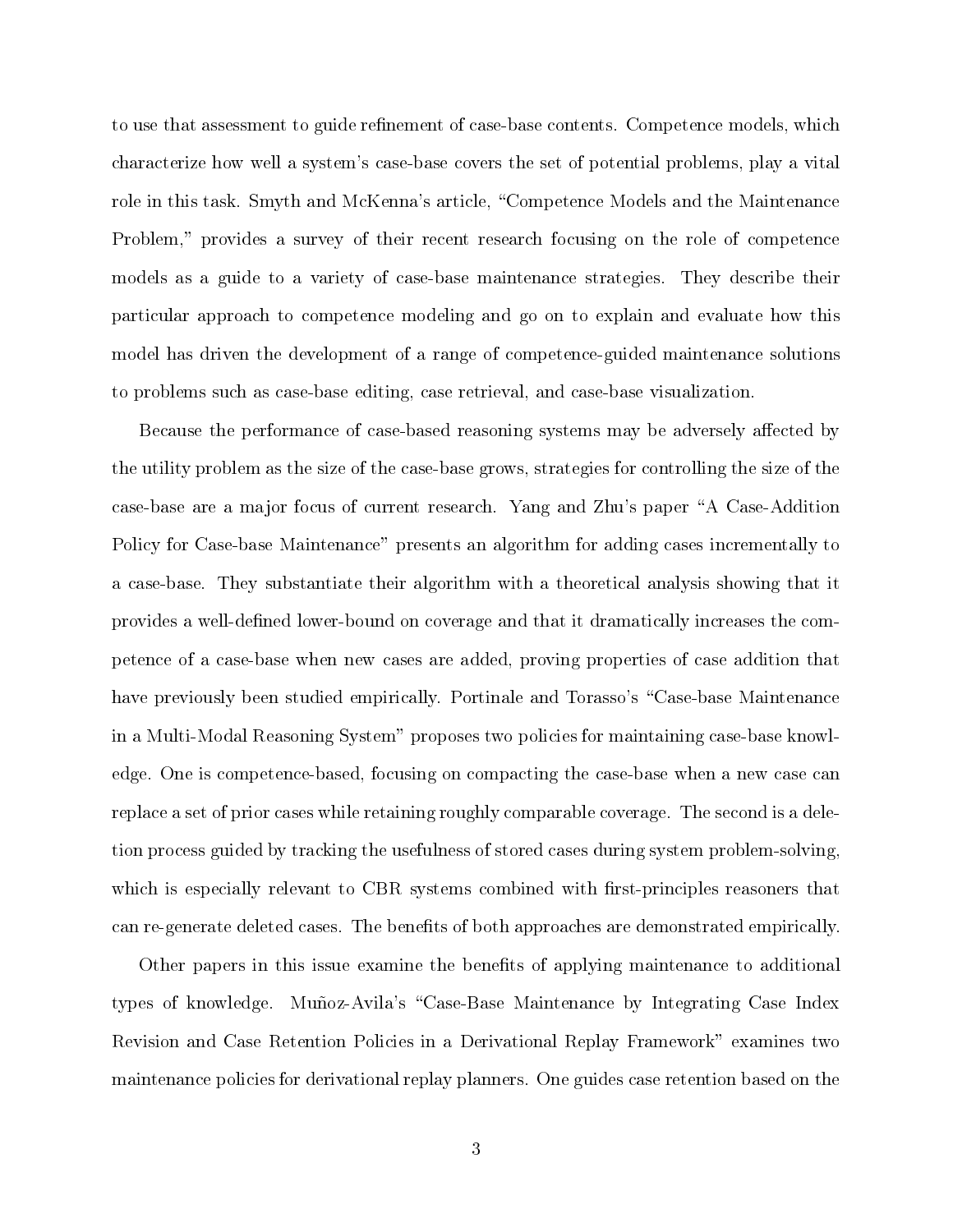efficiency benefits of using the retrieved case as a start for new reasoning; the other guides index revisions, based on whether the results of retrievals can be extended to new problems without revising the planning decisions suggested by the retrieved case. Shiu, Sun, Wang and Yeung's article "Transferring Case Knowledge to Adaptation Knowledge: An Approach for Case-base Maintenance" presents a methodology for extracting adaptation knowledge from a case-base automatically. Their system uses a fuzzy decision-tree learning approach to transform a given case-base into a representation that is more conductive to case adaptation. This approach provides for the transfer of knowledge between two knowledge containers, the case-base and adaptation knowledge.

The problem of supporting case authoring is receiving increasing attention from the CBR community as a whole. Ferrario and Smyth's "Distributing Case-Base Maintenance, the Collaborative Maintenance Approach" describes and evaluates an approach which allows the case authoring task to be distributed across a variety of authors, and which provides support mechanisms to manage and review author submissions. It provides a method for managing the ongoing maintenance of case-bases in dynamic domains where traditional human-based or automatic maintenance strategies prove too costly or ineffective. McSherry's "Intelligent Case-Authoring Support in CaseMaker-2", also focuses on the case acquisition task, and presents a system that performs background reasoning on behalf of the case author while new cases are being added, in order to help the user determine the best cases to add in light of their competence contributions. The system uses its evaluations of the contributions of potential cases to suggest cases to add to the case library.

Three articles illustrate the practical benets of applying general maintenance strategies in the context of ongoing applications. Craw, Jarmulak, and Rowe's "Refining Retrieval Knowledge After Case-Base Maintenance" applies a genetic algorithm approach to maintaining retrieval knowledge, refining the parameters and feature weights used for indexing and similarity matching. The approach is demonstrated on a pharmaceutical tablet formu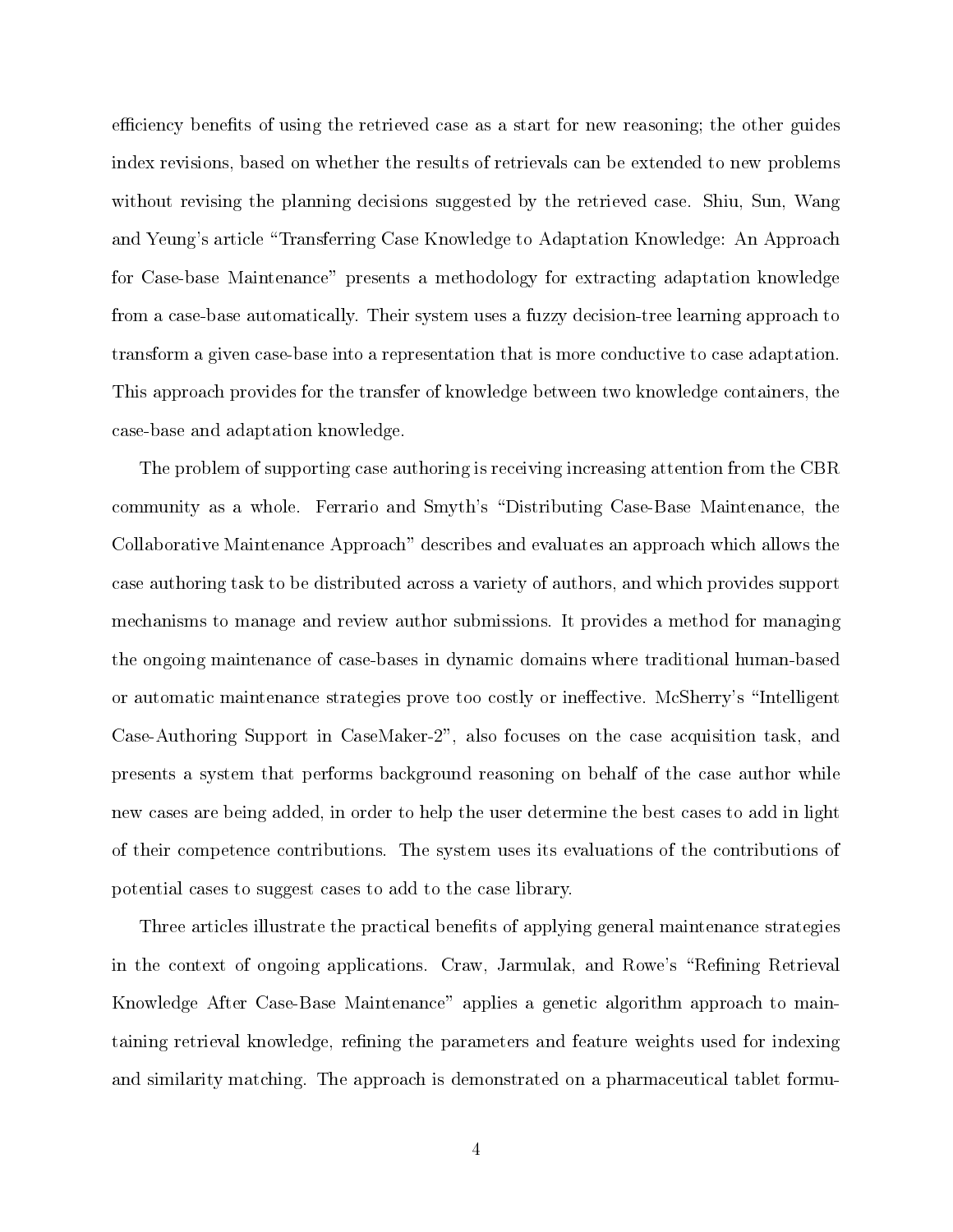lation application, with benefits shown as the case-base expands and in response to changes in the manufacturer's tablet formulation policy. Nick, Althoff and Tautz's article "Systematic Maintenance of Corporate Experience Repositories" investigates organizational learning issues, and in particular, use of the Experience Factory approach from software engineering along with case-based reasoning, as a framework to support repository-based organizational learning. This article explores the issue of maintenance in an experience-base and proposes a flexible and practical maintenance and evaluation framework that is well suited to organizational learning and corporate knowledge scenarios. Watson's "A Case Study of Maintenance of a Commercially Fielded Case-Based Reasoning System" examines maintenance practice in the context of Cool Air, a system to support engineers in creating HVAC installation speci fications. Maintenance support in Cool Air addresses issues of redundancy and obsolescence in the case-base, based on the practical needs of engineers using the system, as well as on the organizational requirements for managing their knowledge. Its approach is then placed in the larger context of maintenance work.

These papers bring together a range of issues, methods, and lessons learned from research and applications in building systems and support tools that explicitly address the maintenance aspects of CBR systems. We hope that this collection will provide a valuable resource for researchers, implementers, maintainers, and users of CBR systems, as well as a useful starting point for others interested in this area.

David B. Leake, Indiana University Barry Smyth, University College Dublin David C. Wilson, University College Dublin Qiang Yang, Simon Fraser University